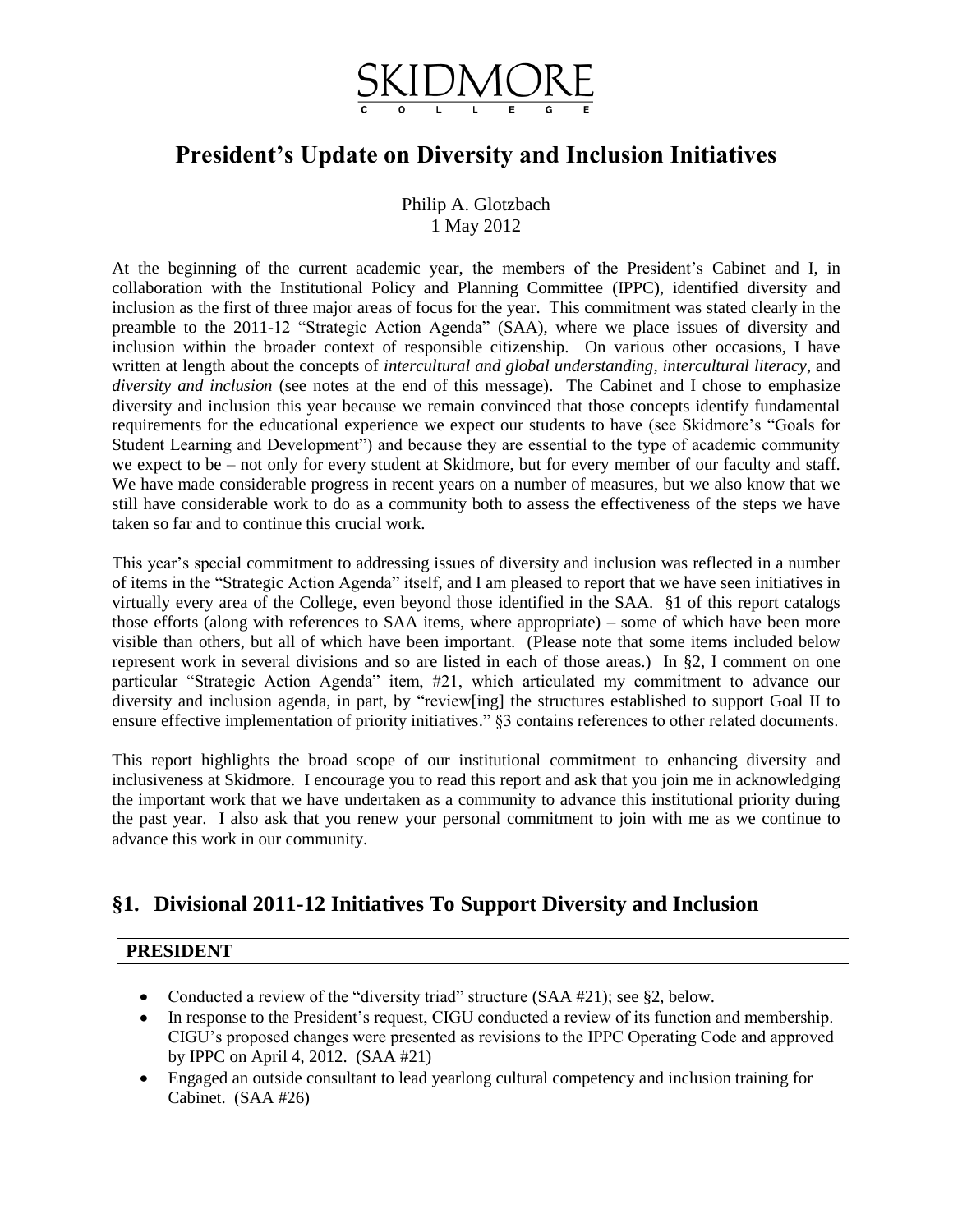Continued work begun last year with diverse group of leaders from Saratoga Springs to create community dialogs around issues of diversity, inclusion, and ensuring that Saratoga is a safe and welcoming environment for its increasingly diverse population (including but not limited to the Skidmore student, faculty, and staff populations).

# **ACADEMIC AFFAIRS**

#### **Community Discussions**

- Continued to review, disseminate, and discuss data and reports (Middle States Periodic Review Report, NSSE, CHAS, CIGU, exit interviews) to determine action steps (Faculty Meeting, Academic Staff retreats, other venues). (SAA #22)
- Professor Carol de Wet (Franklin and Marshall) led discussions on "Recruiting, Retaining, and Maintaining Women Faculty in Academic Institutions in the 21<sup>st</sup> Century" (NSF SUN ADVANCE grant); STEM faculty has engaged in exploring the issue of gender bias in the classroom.
- CEPP/CAPT committee has led discussion of changes to the student ratings questions with some attention to issues of bias.

#### **Personnel**

- Held annual Inclusive Hiring Workshop in Fall 2011. In the ten searches this year, three faculty of color have been recruited. Six of the ten are international faculty; two of the international faculty members are faculty of color. (SAA ##6, 25)
- Transferred three faculty members in contingent appointments to tenure-track lines. Of the three, two enhance the diversity of the faculty. (SAA ## 6, 23)
- Will partner with an external consultant to conduct a significantly revised Inclusive Hiring Workshop in May. (SAA#25)
- Associate Dean of the Faculty Paty Rubio has led the planning of a conference with other CHAS institutions to discuss and share best practices in retaining faculty of color, scheduled for September 2012. (SAA #25)
- New structure for Academic Affairs includes an Associate Dean with responsibilities for diversity (Associate Dean for Personnel, Development, and Diversity). (SAA #1)
- Will shortly announce plans for filling the position of the Director for Intercultural Studies.
- Proposed reinstating Consortium for Faculty Diversity Fellow as new initiative in FY13.
- Continued to explore ways to increase support for international faculty.

## **Faculty Development**

- Integrated material regarding multicultural classroom and climate issues in New Faculty  $\bullet$ Learning Community curriculum.
- CIGU set up resource portal for pedagogy on CIGU website.
- Proposed as new initiative for FY13 workshops for course development in matters of difference and diversity.
- Office of Special Programs to create new training module for Pre-College faculty to prepare them to teach New York City Opportunity Program students more effectively. Training funded by a Teagle grant for SEO (Sponsors for Educational Opportunity)-Skidmore Connections. (SAA #18)

## **Curriculum/Program**

CEPP, using data from CIGU exit interviews, CHAS, and NSSE, has proposed revising the Culture-Centered Inquiry requirement. That proposal is currently before the faculty for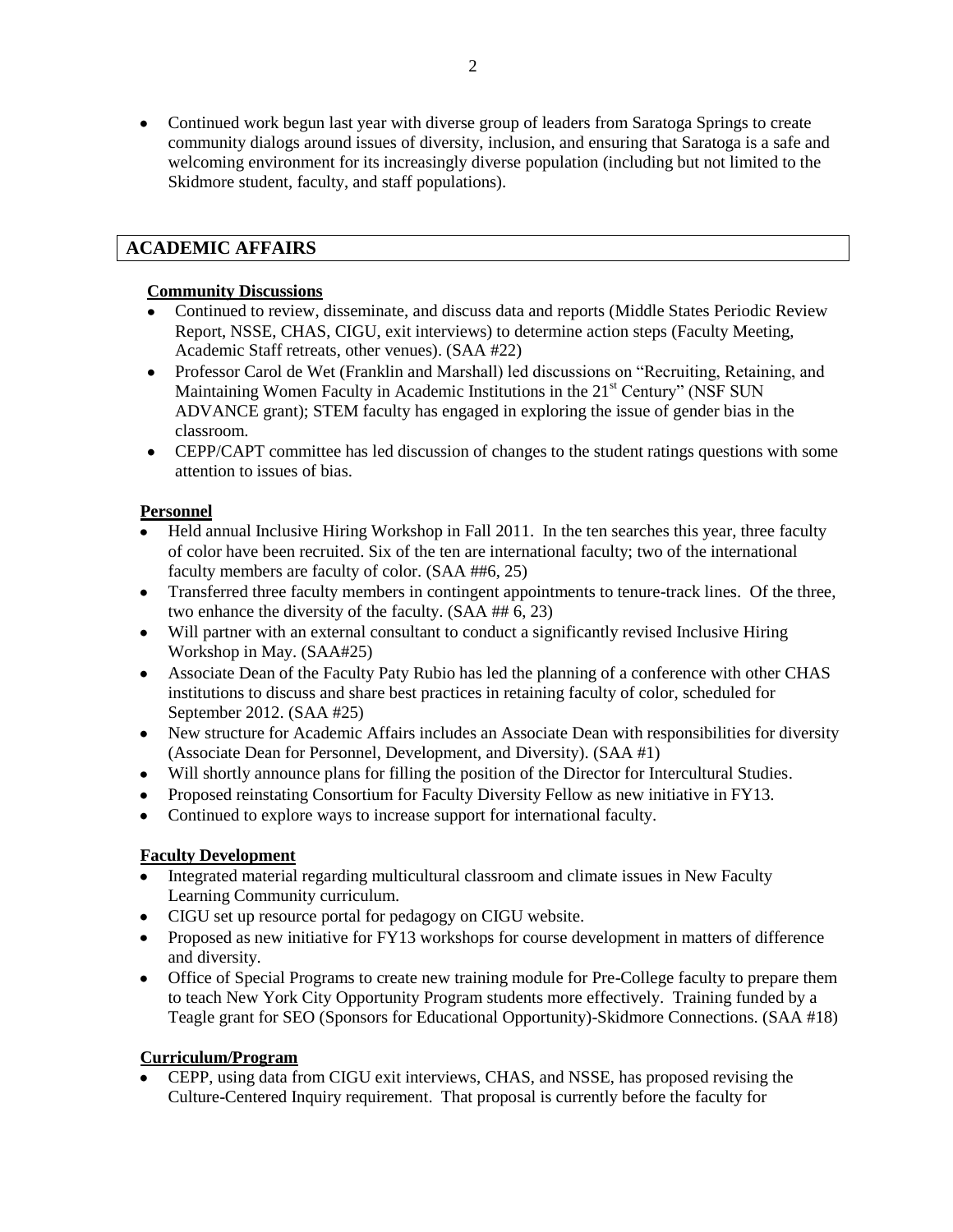deliberation. (SAA #22)

- Implemented additional support for IGR. Recruited ten faculty members to IGR workshops. Of those ten, three will teach in the program in the short term; we expect more will do so in the longterm. (SAA #22)
- Director of OCSE Cori Filson to assess student learning in Skidmore programs abroad in China, London, Paris, and Spain. She expects to start that work by the end of the year. (SAA #9)
- With support from a Presidential Leadership Grant from the Andrew W. Mellon Foundation, Associate Dean of the Faculty (ADOF) for Advising Corey Freeman-Gallant conceived and implemented the SEE-Beyond awards (Summer Educational Experience) for students, paying particular attention to matters of access. (SAA #15)
- ADOF for Advising assessed issues relating to equal access to Engaged Liberal Learning  $\bullet$ Practices and began implementing programs for improvement.
- Director of Honors Forum Catherine Golden has been working to provide greater student access to the Forum. (SAA #15)
- Next FYE first-year book choice to be *Behind the Beautiful Forevers: Life, Death and Hope in a Mumbai Undercity* by Katherine Boo.

# **Selected Campus Events**

- Student Affairs/Academic Affairs (Dr. Frances Kendall visit). (SAA #22)
- Selected Tang exhibits: Kiki Smith (Fall 2011), Nancy Grossman (Spring 2012).  $\bullet$
- $\bullet$ Daniella Talmon-Heller, Greenberg Scholar in Residence (September-October 2011), expert in Islamic history and thought. Offered mini course "Islamic History and Institutions" and a public lecture (September 20, 2011): "'The first of the two directions of prayer, the second of mosques, the third of sanctuaries': Jerusalem in Islamic Thought and History."
- Zana Briski delivered Carr lecture (October 12, 2011), "Through an Artist's Eyes: An evening  $\bullet$ with Photographer and Filmmaker Zana Briski" (Oscar winner for *Born into Brothels*).
- Performance by the Isle of Klezbos, Perlow event (February 23, 2012).
- $\bullet$ Julianne Traylor delivered Harder Lecture (Department of Management & Business, March 22, 2012): "Human Rights and Corporate Accountability."
- Angela Brown was the 2011-12 McCormack Resident (April 2-5, 2012): "Opera from a Sistah's Point of View."

## **External**

- Collaboration with Academy of Life-Long Learning (several faculty-student panels).
- Partnering with Advancement, VPAA Susan Kress visited Hong Kong and London in November 2011(alumni/ae engagement and student recruitment). (SAA #23)

# **ADMISSIONS**

- Expanded international travel, including travel to Latin America. (SAA #23)
- Increased the number of full-pay international students in the applicant pool.  $(SAA \#23)$
- Continued to give priority to need-based financial aid appeals from students of color. (SAA ##23, 40)
- The Admissions and Advancement staffs held two workshops (one in the summer and one in January) to explore issues surrounding diversity and inclusion. The first, which ran for two days, was directed by Charles Behling and Monita Thompson from the Intergroup Relations Program at the University of Michigan. The second provided an opportunity for the two staffs to continue that conversation.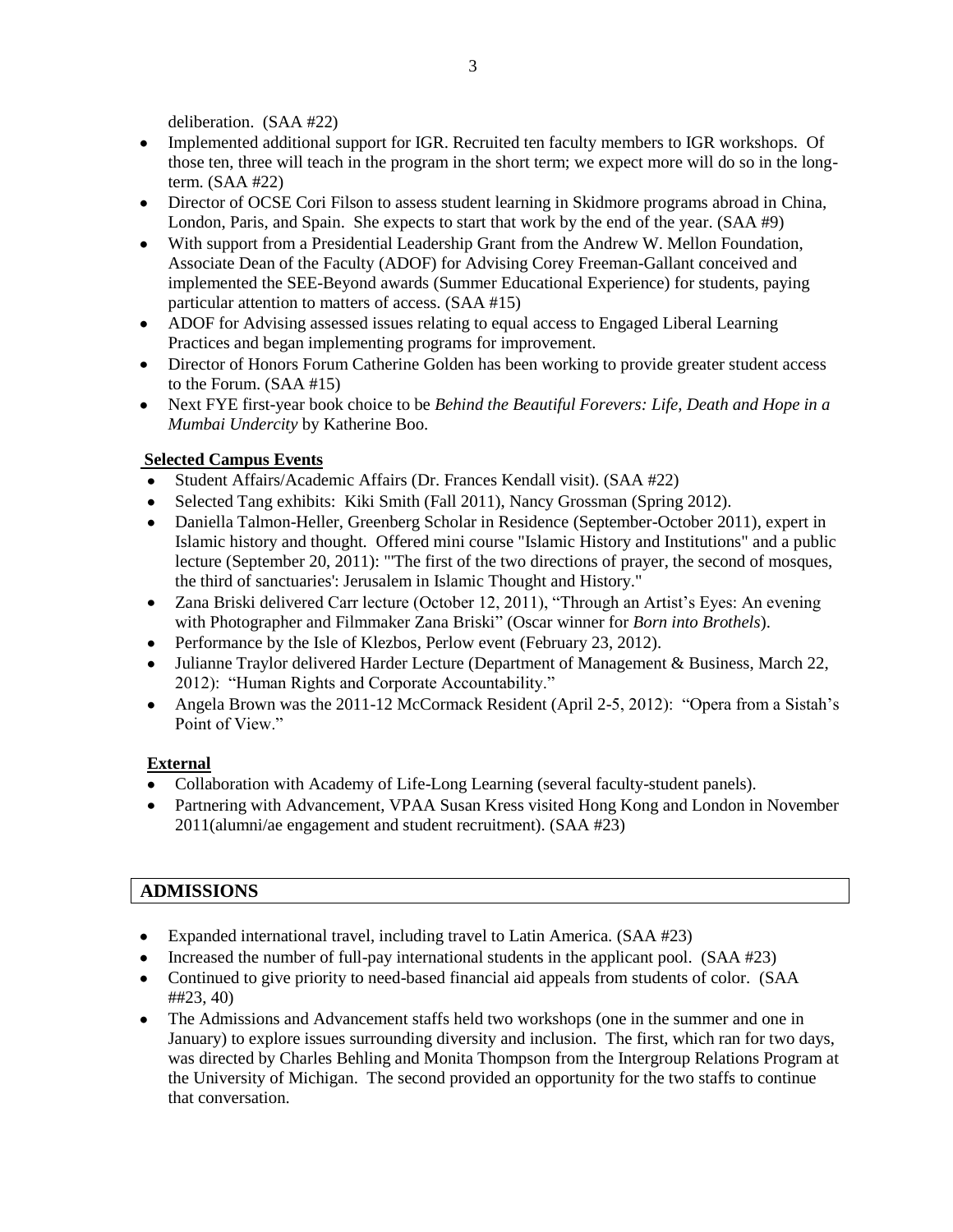# **ADVANCEMENT**

- In collaboration with the Alumni Association, initiated discussions with potential leaders to relaunch the Multicultural Career Alumni Network (MCAN); meeting scheduled for April 2012. (SAA #24)
- The Admissions and Advancement staffs held two workshops (one in the summer and one in January) to explore issues surrounding diversity and inclusion. The first, which ran for two days, was directed by Charles Behling and Monita Thompson from the Intergroup Relations Program at the University of Michigan. The second provided an opportunity for the two staffs to continue that conversation.
- Two members of the Advancement Staff attended the Workshop on Inclusive Hiring offered by the Office of Human Resources.
- The Advancement Office organized visits by then Acting President Susan Kress to meet with alumni, parents, and friends as well as prospective students in Hong Kong and London.

# **FINANCE & ADMINISTRATION**

- Supported Black Faculty and Staff Group, which held a community reception in the fall, cosponsored a performance in February, and hosted a reception for an Admissions program in April. (SAA ##23, 25)
- Developed proposal to the President for an independent diversity consultant. Researched, sourced, performed reference checking, and negotiated the contract. (SAA #26)
- Developed and delivered the new "Inclusive Hiring Workshop for Staff" training program held in April. (SAA ##25, 26)
- Following up on cultural competency work being done by Cabinet (see above, under "President"), Human Resources is working with the same consultant to develop and implement a similar program for supervisors and staff. Implementation of this second phase of work is planned for next year. (SAA ##25, 26)
- Increased on-line ads to include national sites that are identified as connecting with diverse audiences.
- Participated in the Leadership Council on Inclusion Annual Diversity Awards Program.
- Developed Diversity in Hiring Guidelines for Searches.
- Key support for the DOF team with Inclusive Hiring Workshop for Faculty held September 12, 2012.
- Updated Local and Regional Resources Guide and Diversity Recruiting Resources.
- Worked with VPAA to review EEO, Diversity, and Anti-Harassment: Policy and Procedure (*Faculty Handbook*, Part VI).
- Reviewed postings for all regular searches on campus to assess diversity of the pool.

## **STUDENT AFFAIRS**

#### **All-Student-Affairs Division**

Fall meeting worked with Dr. Frances Kendall to learn ways to interrupt bias in our professional roles in Student Affairs. (SAA ##15, 27)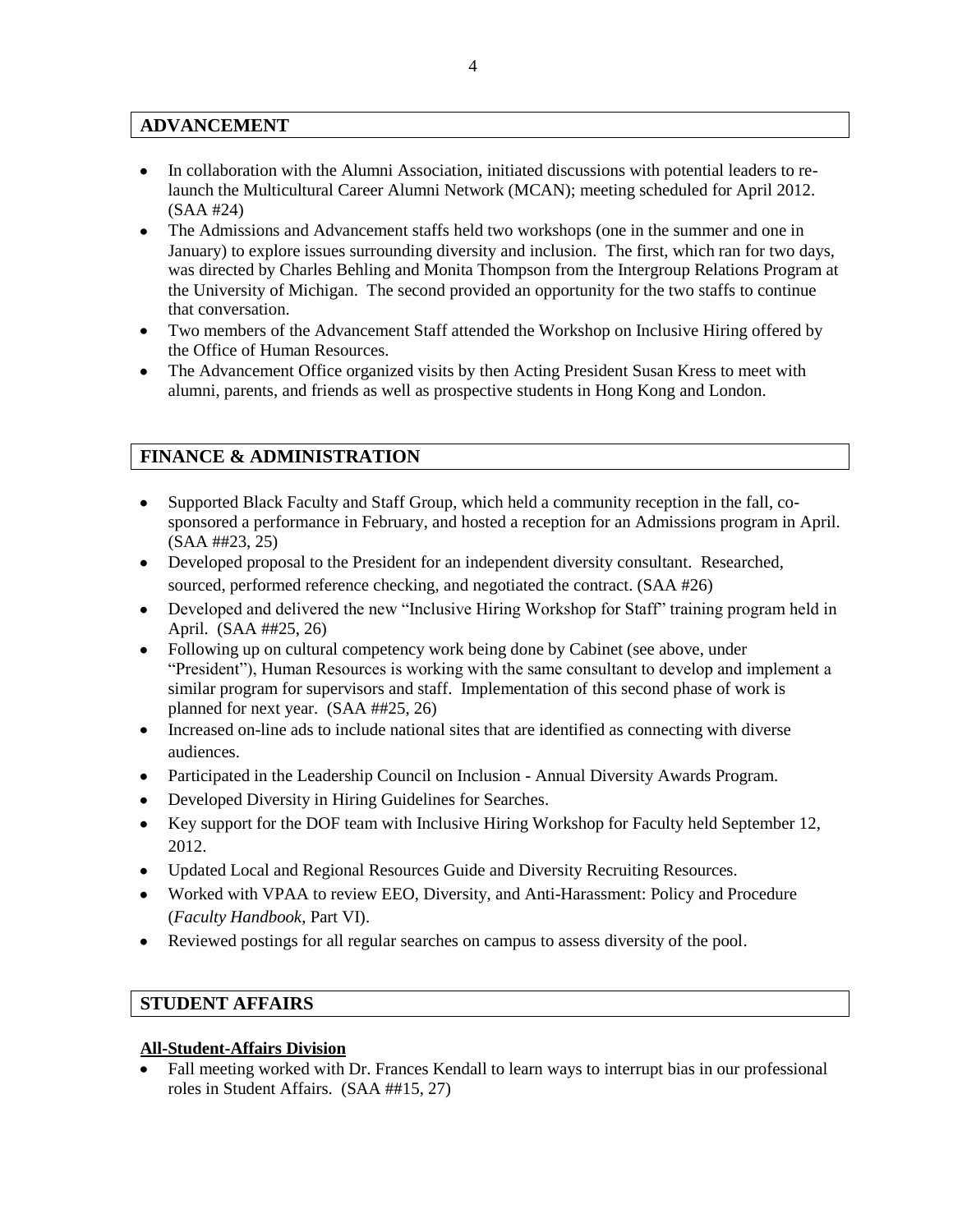- Spring meeting presentation by Darren Drabek (based on student interviews) on supporting International Students. (SAA #23)
- Members of Student Affair staff participated in IGR training currently, approximately 40% of the Student Affairs staff has participated in the IGR initiative.
- Nine members of the Student Affairs staff participated in the Inclusive Hiring Workshop. (SAA ##25, 26)
- Each area is currently conducting an assessment of their department and services an important aspect of the assessment is to determine whom we are serving and who is absent.
- Everyday Leadership Program: Based on the Bystander Intervention work developed from the Green Dot Project, worked with more than 450 students to teach techniques for interrupting negative behaviors including bias. (SAA #27)
- Supported work of Campus Disabilities Advisory Committee: first draft of final report on review  $\bullet$ of campus accessibility issues and needs, with recommendations and long-range plan, is in review. (SAA #22)

# **Dean of Student Affairs – Dean of Faculty Collaborations**

- Fall Discussion: Climate and Diversity Issues. (SAA #22)
- Spring Discussion: Using the work of researchers Walton and Cohen, discussion of belonging as a way to create welcoming, diverse, and inclusive community. (SAA #22)

## **Office of Student Diversity Programs**

Supports student clubs and organizations during the academic year to bring to campus speakers, films, and performances addressing issues of diversity and inclusion. (SAA #22 – all items immediately following)

- Worked with the student Committee on Diversity Affairs (CoDA) to mount an exhibit in the Payne Room of the Tang called "Underneath" (a program designed to encourage individuals to look beyond the surface of identities and get "underneath" to real understanding).
- Supported the establishment of a new student group called "United Minds" which has created a  $\bullet$ publication and blog, Liberation Chronicles, and coordinated the Trayvon Martin vigil and film (which may be shown at Academic Festival).
- Select and coordinate with students attending NCORE (National Conference on Race & Ethnicity in American Higher Education).
- Dr. Martin Luther King, Jr. Day coordinated with Religious and Spiritual Life Office and the Department of Foreign Languages and Literatures to present "Soundtrack for a Revolution" and "Bringing King to China."
- Dialogue between Jewish students and Arab students concerning the fair representation of Palestinian and Israeli perspectives co-sponsored by OSDP and the Religious and Spiritual Life Office.

## **Campus Life**

Working with the student dispute resolution club, Fight Club hosted an important dialogue between the SGA and the Jewish community to work out the conflict that resulted from programming issues (a major concert was scheduled on Yom Kippur). (SAA #22)

## **Career Development Center**

Developed Opportunity Program LinkedIn subgroup to encourage networking, compiled OP alumni LinkedIn profiles and Creative Thought Works profile to demonstrate alumni success, composed and distributed weekly events with OP students and staff. (SAA #15)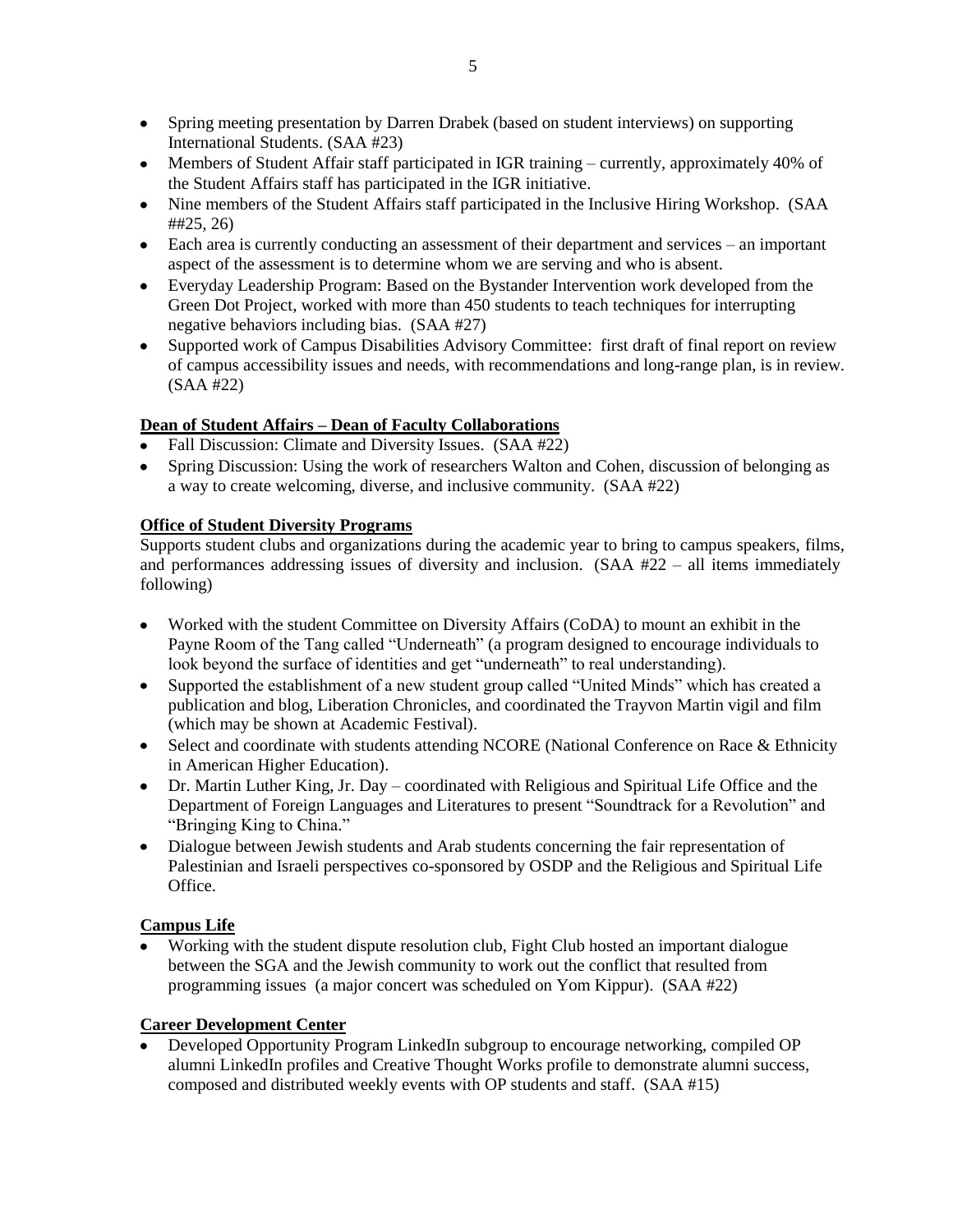- Created a Job Search Guide for international students, delivered workshop on job searching and locating H1B Visa resources, purchased "Going Global" to increase access to international listings. (SAA #15)
- Participates annually in the Multicultural Networking event hosted in New York (student and alumni event). (SAA ##15, 24)

# **Student Academic Services**

- Coordinated student and staff participation in the CHAS Black and Latino Male initiative. (SAA #22)
- Coordinated a day in the dining hall, "Mix It Up," to encourage cross group interaction. (SAA #22)
- Intercultural group of students participated in a community service spring break trip to work together on an educational farm in Shelter Island, New York. This trip also included a visit to New York City where the students attended a networking dinner with international alumni and alumni of color. (SAA #24)

#### **Bias Response Group**

- Sponsored "What Will Make Us Act: Understanding and Interrupting Bias in Our Community", Dr. Frances Kendall visit. (SAA #27)
- Hosted 5 Community Conversations (topics included: general information about the work of the group; review of policies and practices that might reflect unintentional bias; discussion of sexual misconduct, rape myth, and effective consent). (SAA #27)
- January Retreat with Campus Safety and Residential Life to discuss ways to use our various roles to interrupt bias on our campus. (SAA #27)

## **Health Promotions**

- Center for Sex and Gender Relations sponsored a mediated dialogue about sexuality and religion. (SAA #22)
- Center for Sex and Gender Relations organized a Solidarity Walk to raise awareness about issues that students face, particularly students of color and gay, lesbian, bisexual, and transgendered students. (SAA #22)

# **§2. Review of the Structures Established To Support Goal II**

Last spring, the Committee on Intercultural and Global Understanding (CIGU) recommended that I consider whether we have the right structures in place to advance our institutional agenda in this area and determine, as well, whether we are providing appropriate support for the individuals holding key positions. I have met with the individuals involved, and I now report my conclusions.

## **Structural Considerations**

The particular structures involved here define three positions that have come to be known collectively as the "diversity triad" along with the supporting role of CIGU. These positions are the Assistant Director for Equal Employment Opportunity and Workforce Diversity (ADEWD) (a position located in Human Resources), the Director of Student Diversity Programs (located in Student Affairs), and the Director of Intercultural Studies (a joint faculty-administrative position in Academic Affairs). The individuals in these roles have responsibility for key functions relating to equal employment opportunity, prevention of harassment within our workforce, and the like, and for promoting the College's work on Goal II of the *Strategic Plan*. It should be noted that these positions are primarily operational. That is to say, the individuals in these roles are responsible for leading divisional efforts to implement diversity and inclusion initiatives. At the same time, these individuals bring important expertise to the College and so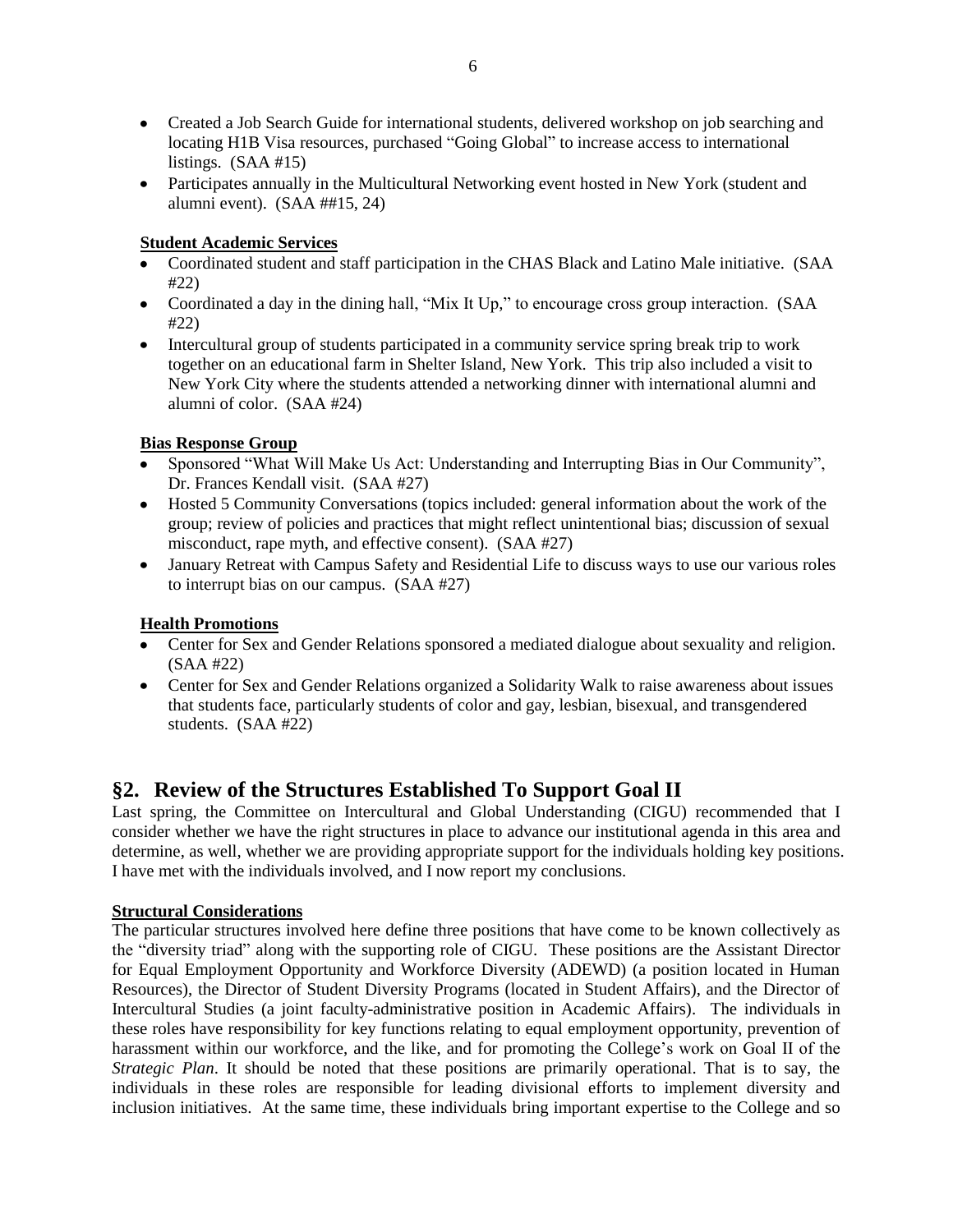are well positioned to provide advice and guidance to those charged with developing policy and articulating institutional goals – most especially, the members of the Cabinet and me. As part of their operational and advisory responsibilities, these individuals meet periodically to discuss issues, both within their divisions and throughout the College, to undertake joint projects, and to consider how best to advise others, including members of the Cabinet and myself.

CIGU, a subcommittee of the IPPC, was established as such on April 4, 2008, following three years of work by the Intercultural and Global Understanding Task Force, which I had constituted to advise me in implementing Goal II of the *Strategic Plan*. The three individuals identified above sit on CIGU to advise that group, to seek advice from the other CIGU members, and to participate in initiatives undertaken by CIGU.

During the 2011-12 academic year, I held several meetings with the individuals serving in the "diversity triad" positions, the leadership of CIGU, and others involved in this work at the College. Following are my conclusions from this review and decisions regarding how we will proceed going forward.

#### **Conclusions**

*Positional support for diversity initiatives* – I continue to believe that the College is well served by having the three positions noted above: the Director of Student Diversity Programs, the Assistant Director for Equal Employment Opportunity and Workforce Diversity, and the Director of Intercultural Studies. This structure is appropriate at Skidmore, in large part because it reflects the fact that work on diversity and inclusion, intercultural literacy, and intercultural and global understanding occurs within and across all divisions of the College, and this work differs depending on context and the members of the Skidmore community who are involved.

However, as part of the reassessment of the structure of Academic Affairs, we now have created a new position of Associate Dean of the Faculty for Personnel, Development, and Diversity. This Associate Dean will take on responsibilities relating to faculty hiring that previously had fallen to the Director of Intercultural Studies, who now will report to the Associate Dean. By charging another individual with operational responsibilities specifically relating to diversity and inclusion, creating this Associate Dean position strengthens our institutional support of diversity initiatives within Academic Affairs. For these reasons, it makes sense to expect this Associate Dean to consult and collaborate with the other three members of our operational diversity and inclusion team. In addition, I will ask that the Associate Dean assume responsibility for convening this informal group periodically. I believe these changes will add to our institutional capacity to address issues of diversity and inclusion, enhance the work of the members of this working group as individuals, increase the capacity of this group to undertake initiatives on its own, and strengthen its collective voice.

Above all, I want to ensure that the individuals in these key leadership positions feel supported in their work and have access to appropriate resources. I also want to continue to be well informed by hearing their perspectives on campus climate and diversity, especially to know of any challenges they might identify that merit additional institutional attention. Accordingly, I will take the following steps:

- I will meet at least once each semester, and otherwise as needed, with this group and their immediate supervisors. Any one or all of these persons may request a meeting with me at any time, should they believe such a meeting is warranted by circumstances.
- As indicated, I support the new structure in Academic Affairs that includes the newly defined position of Associate Dean of the Faculty for Personnel, Development, and Diversity. Furthermore, I affirm my expectation that this Associate Dean and the ADEWD will lead the College's efforts to recruit and retain a more diverse faculty and staff. This charge encompasses: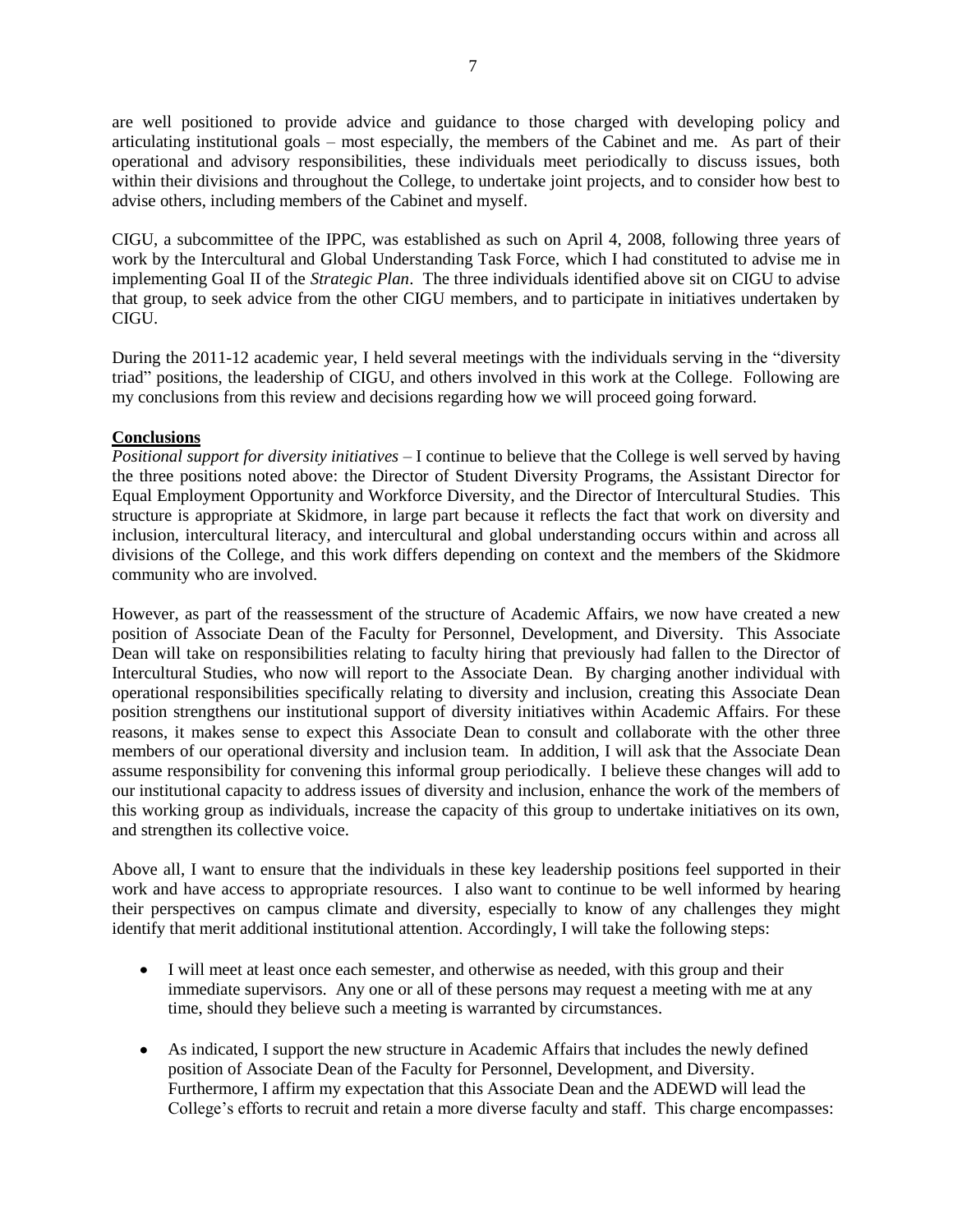- o The responsibility of the Associate Dean and the ADEWD to work with department chairs, program directors, and hiring managers, as appropriate, to develop diverse applicant pools.
- o The responsibility of the Associate Dean and the ADEWD, if appropriate, is to re-start a search (the Associate Dean in academic searches, the ADEWD in non-academic searches) if they determine that sufficient attention has not been paid to advancing our commitment to diversity.
- o The responsibility of the Associate Dean and the ADEWD to develop retention goals and strategies informed by best practices elsewhere and appropriate to Skidmore.
- o The Associate Dean and the ADEWD will report annually to me on recruitment and retention of a more diverse faculty and staff. The reports will summarize searches undertaken, the results, key initiatives and lessons learned, and any recommendations for future actions.

*CIGU* – At my request, CIGU has considered its function and membership, including its status as a subcommittee of IPPC, to determine how effectively its structure supports the work of Goal II. Importantly, CIGU determined that its constitution as an IPPC subcommittee is appropriate. Given that determination, CIGU then presented a number of proposed amendments to IPPC's Operating Code to clarify CIGU's role and to enhance its effectiveness. Those changes have been considered by IPPC, and the approved amendments are reflected in the IPPC minutes of April 6, 2012. Among other things, the changes clarify that CIGU's work relates to intercultural and global understanding, intercultural literacy, and diversity and inclusion broadly speaking, not only in relationship to Goal II of the *Strategic Plan*. The revisions also result in changes to the composition of CIGU's membership, including a slightly smaller subcommittee.

#### **Institutional Leadership for Diversity and Inclusion**

I wish to express my appreciation of and continuing support for the work of those currently holding the "diversity triad" positions (Herb Crossman, Mariel Martin, and Tim Harper on an interim basis this year) and the co-chairs of CIGU (Michael Ennis-McMillan and Cori Filson) for their important, on-going work. In addition, I thank Associate Dean Paty Rubio for assuming new responsibilities as Associate Dean of the Faculty for Personnel, Development, and Diversity.

Importantly, I want to emphasize that the members of the President's Cabinet who head divisions hold overall individual responsibility for advancing diversity and inclusion initiatives within their divisions and collective responsibility for overseeing such initiatives across the College. Furthermore, I affirm my own responsibility, as President, for ensuring that we continue to work intentionally and forcefully to advance strategic initiatives in this area. The Cabinet and I, in collaboration with others, will continue to monitor and assess our progress toward meeting our objectives.

In the end, the work of diversity and inclusion is about respecting one another – each one of us in relation to everyone else at the College – as a valuable, contributing member of the Skidmore community. Several years ago, a group of students developed an initiative called "Give More, Respect More, Skidmore." I urge each of us to renew our commitment to this ideal and to ensure that the work of intercultural and global understanding is and becomes the work of each of us.